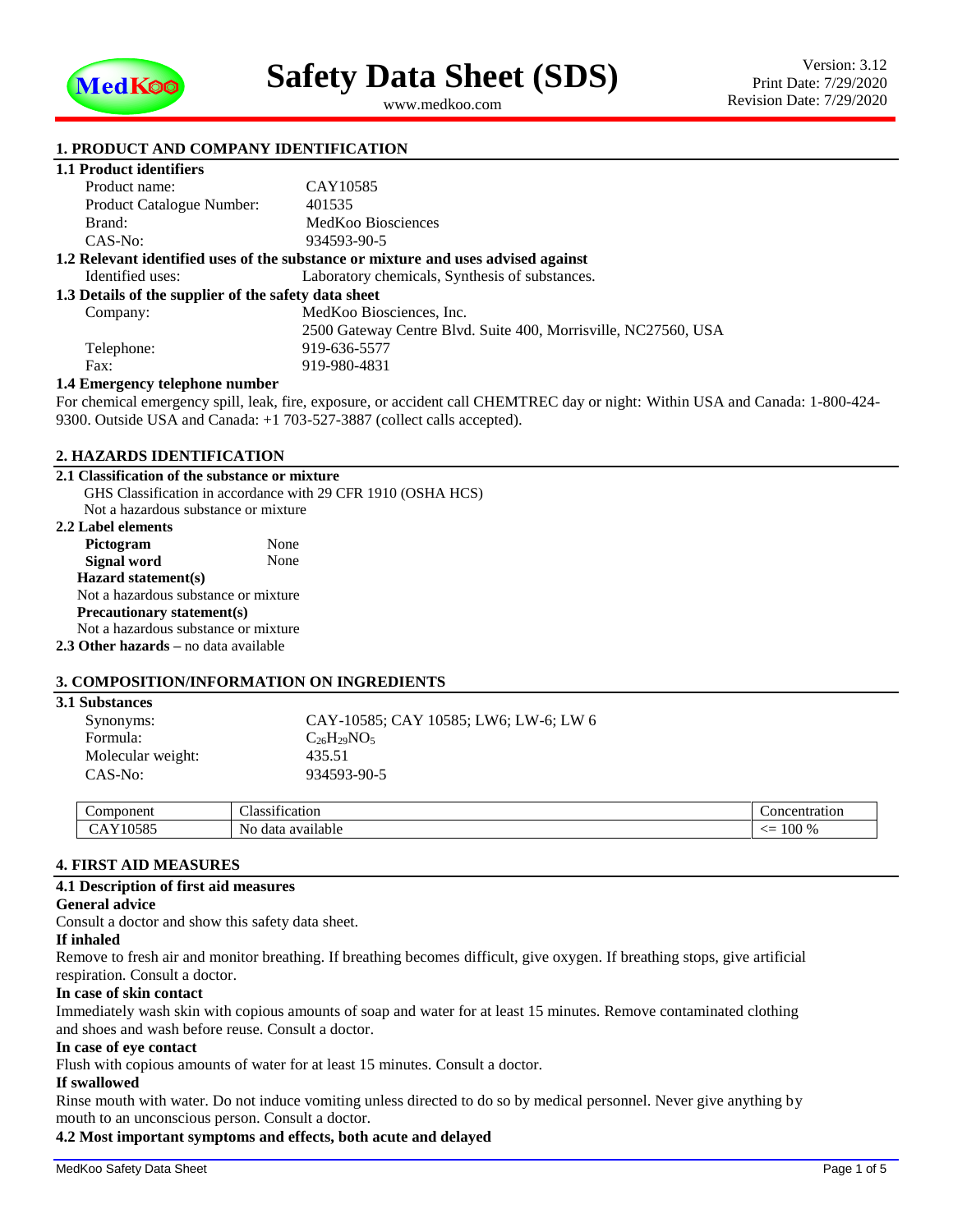To the best of our knowledge, the chemical, physical and toxicological properties have not been thoroughly investigated.

### **4.3 Indication of immediate medical attention and special treatment needed**

Show this safety data sheet to the doctor in attendance. Immediate medical attention is required.

### **5. FIRE-FIGHTING MEASURES**

### **5.1 Extinguishing media**

### **Suitable extinguishing media**

Use water spray, alcohol-resistant foam, dry chemical or carbon dioxide.

### **5.2 Special hazards arising from the substance or mixture**

# In combustion, may emit toxic fumes.

# **5.3 Precautions for fire-fighters**

Wear suitable protective clothing to prevent contact with skin and eyes and self-contained breathing apparatus.

# **6. ACCIDENTIAL RELEASE MEASURES**

### **6.1 Personal precautions, protective equipment and emergency procedures**

Do not take action without suitable protective clothing - see section 8 of SDS. Evacuate personnel to safe areas. Ensure adequate ventilation. Avoid breathing vapors, mist, dust or gas.

### **6.2 Environmental precautions**

### Do not let product enter drains.

### **6.3 Methods and materials for containment and cleaning up**

Cover spillage with suitable absorbent material. Sweep up material and place in an appropriate container. Hold all material for appropriate disposal as described under section 13 of SDS.

### **6.4 Reference to other sections**

For required PPE see section 8. For disposal see section 13.

### **7. HANDLING AND STORAGE**

# **7.1 Precautions for safe handling**

Use in a chemical fume hood, with air supplied by an independent system. Avoid inhalation, contact with eyes, skin and clothing. Avoid the formation of dust and aerosols. Use in a well-ventilated area. Keep away from sources of ignition. Avoid prolonged or repeated exposure.

#### **7.2 Conditions for safe storage, including any incompatibilities.**

Store in cool, well-ventilated area. Keep away from direct sunlight. Keep container tightly sealed until ready for use.

Recommended storage temperature: Store at -20°C

### **7.3 Specific end uses**

Use in a laboratory fume hood where possible. Refer to employer's COSHH risk assessment.

### **8. EXPOSURE CONTROLS/PERSONAL PROTECTION**

#### **8.1 Control parameters**

#### **Components with workplace control parameters**

Contains no substances with occupational exposure limit values.

#### **8.2 Exposure controls**

### **Appropriate engineering controls**

Use in a fume hood where applicable. Ensure all engineering measures described under section 7 of SDS are in place. Ensure laboratory is equipped with a safety shower and eye wash station.

#### **Personal protective equipment**

### **Eye/face protection**

Use appropriate safety glasses.

#### **Skin protection**

Use appropriate chemical resistant gloves (minimum requirement use standard BS EN 374:2003). Gloves should be inspected before use. Wash and dry hands thoroughly after handling.

#### **Body protection**

Wear appropriate protective clothing.

#### **Respiratory protection**

If risk assessment indicates necessary, use a suitable respirator.

### **9. PHYSICAL AND CHEMICAL PROPERTIES**

# **9.1 Information on basic physical and chemical properties**

|                | . . |                          |           |
|----------------|-----|--------------------------|-----------|
| Appearance     |     | White to off white solid | Vapor pre |
| Odor           |     | No data available        | Vapor de  |
| Odor threshold |     | No data available        | Relative  |

essure No data available nsity No data available density No data available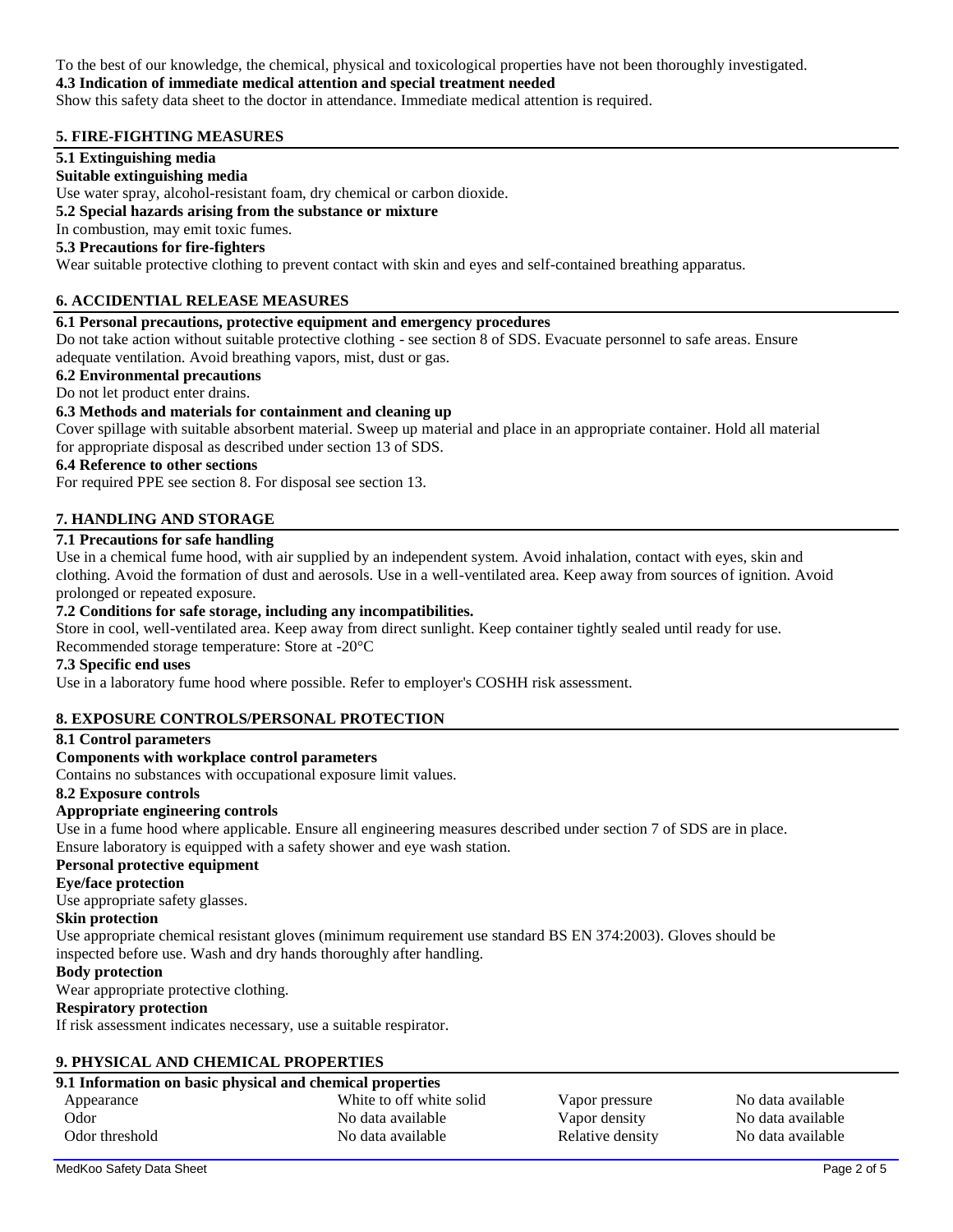| pH                                      | No data available | Solubility(ies)             | $\sim$ 10 mg/ml in DMSO &<br><b>DMF</b> |
|-----------------------------------------|-------------------|-----------------------------|-----------------------------------------|
| Melting / freezing point                | No data available | Partition coefficient       | No data available                       |
| Boiling point / range                   | No data available | Auto-ignition               | No data available                       |
|                                         |                   | temperature                 |                                         |
| Flash point                             | No data available | Decomposition               | No data available                       |
|                                         |                   | temperature                 |                                         |
| Evaporation rate                        | No data available | <b>Viscosity</b>            | No data available                       |
| Flammability (solid, gas)               | No data available | <b>Explosive properties</b> | No data available                       |
| Upper / lower flammability or explosive | No data available | Oxidising properties        | No data available                       |
| limits                                  |                   |                             |                                         |

# **9.2 Other safety information**

No data available

# **10. STABILITY AND REACTIVITY**

#### **10.1 Reactivity**

Stable under recommended transport or storage conditions.

**10.2 Chemical stability**

Stable under recommended storage conditions.

## **10.3 Possibility of hazardous reactions**

Hazardous reactions will not occur under normal transport or storage conditions. Decomposition may occur on exposure to conditions or materials listed below.

#### **10.4 Conditions to avoid**

Heat, moisture.

#### **10.5 Incompatible materials**

Strong acids/alkalis, strong oxidising/reducing agents.

## **10.6 Hazardous decomposition products**

In combustion may emit toxic fumes. No known decomposition information.

#### **11. TOXICOLOGICAL INFORMATION**

### **11.1 Information on toxicological effects Acute Toxicity** No data available **Skin corrosion/irritation** Classification criteria are not met based on available data **Serious eye damage/irritation** Classification criteria are not met based on available data **Respiratory or skin sensitization** Classification criteria are not met based on available data **Germ cell mutagenicity** Classification criteria are not met based on available data **Carcinogenicity** Classification criteria are not met based on available data **Reproductive toxicity** Classification criteria are not met based on available data **Specific target organ toxicity - single exposure** Classification criteria are not met based on available data **Specific target organ toxicity - repeated exposure** Classification criteria are not met based on available data **Aspiration hazard** Classification criteria are not met based on available data **Symptoms / Routes of exposure** Inhalation: There may be irritation of the throat with a feeling of tightness in the chest. Ingestion: There may be irritation of the throat. Skin: There may be mild irritation at the site of contact. Eyes: There may be irritation and redness. Delayed / Immediate Effects: No known symptoms. **Additional Information** RTECS No: Not available Exposure may cause irritaiton of eyes, mucous membranes, upper respiratory tract and skin.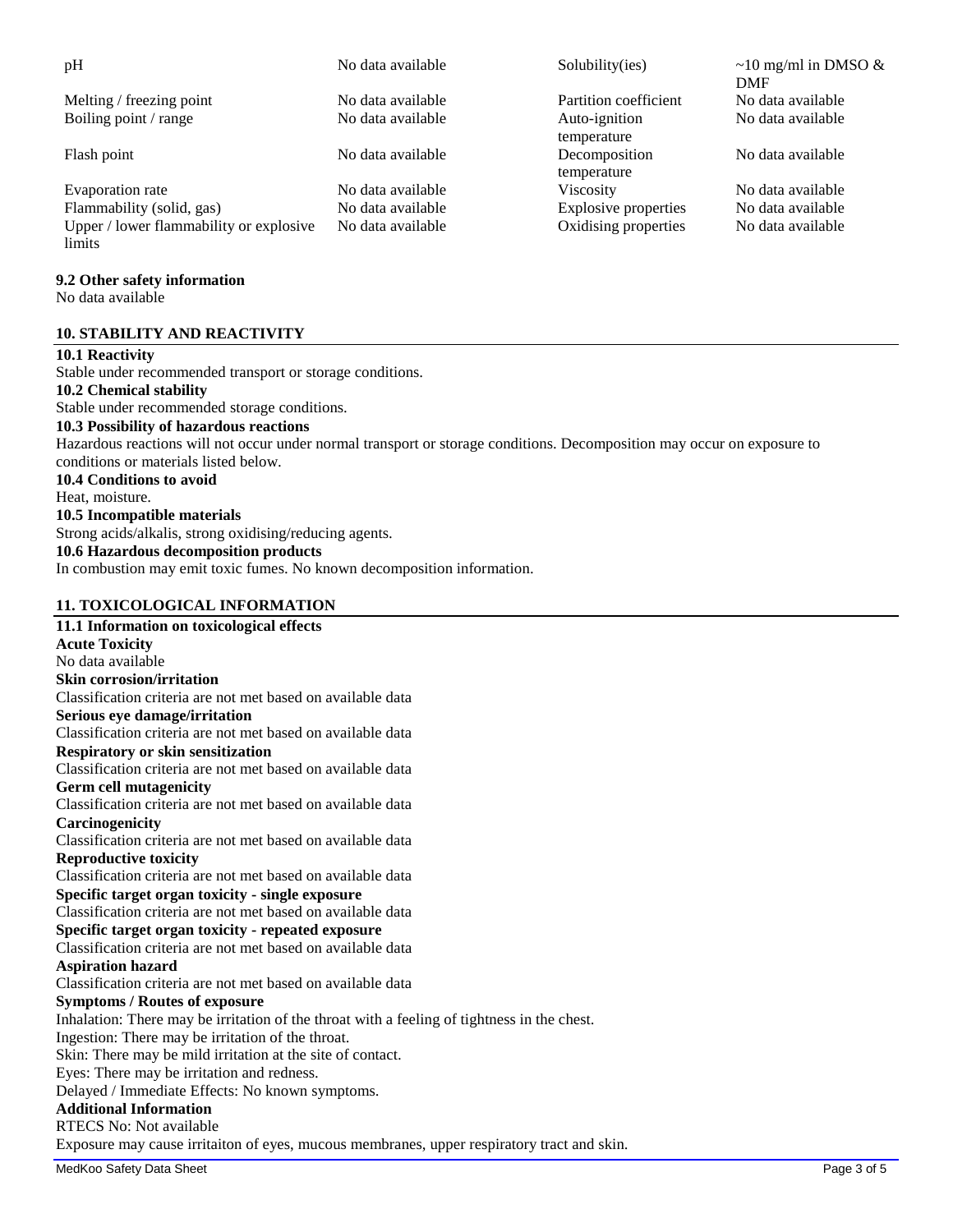To the best of our knowledge, the chemical, physical and toxicological properties have not been fully investigated

### **12. ECOLOGICAL INFORMATION**

**12.1 Toxicity** No data available **12.2 Persistence and degradability** No data available **12.3 Bioaccumlative potential** No data available **12.4 Mobility in soil** No data available **12.5 Results of PBT and vPvB assessment** No data available **12.6 Other adverse effects** No data available

# **13. DISPOSAL CONSIDERATIONS**

### **13.1 Waste treatment methods**

#### **Product**

Transfer to a suitable container and arrange for collection by specialized disposal company in accordance with National legislation.

## **Contaminated packaging**

Dispose of in a regulated landfill site or other method for hazardous or toxic wastes in accordance with National legislation.

### **14. TRANSPORT INFORMATION**

Classified according to the criteria of the UN Model Regulations as reflected in the IMDG Code, ADR, RID and IATA. **14.1 UN-Number**

Does not meet the criteria for classification as hazardous for transport.

#### **14.2 UN proper shipping name**

Does not meet the criteria for classification as hazardous for transport.

## **14.3 Transport hazard class(es)**

Does not meet the criteria for classification as hazardous for transport.

#### **14.4 Packaging group**

Does not meet the criteria for classification as hazardous for transport.

### **14.5 Environmental hazards**

This product is not classified as environmentally hazardous according to the UN Model Regulations, nor a marine pollutant according to the IMDG Code.

#### **14.6 Special precautions for users** No data available

#### **15. REGULATORY INFORMATION**

This safety datasheet complies with the requirements of Regulation (EC) No. 453/2010. **15.1 Safety, health and environmental regulations/legislation specific for the substance or mixture** No data available **California Proposition 65** Not applicable **15.2 Chemical safety assessment** A Chemical Safety Assessment has not been made for this product.

### **16. OTHER INFORMATION**

### **Further Information**

Copyright © Medkoo Bioscience. This company shall not be held liable for any damage resulting from handling or from contact with the above product. This material must only be handled by suitably qualified experienced scientists in appropriately equipped and authorized facilities. The above information is believed to be correct but does not purport to be all inclusive and should be used as a guide only for experienced personnel. Always consult your safety advisor and follow appropriate local and national safety legislature. The absence of warning must not, under any circumstance, be taken to mean that no hazard exists. See www.medkoo.com for additional terms and conditions of sale.

#### **Preparation Information**

MedKoo Biosciences, Inc.